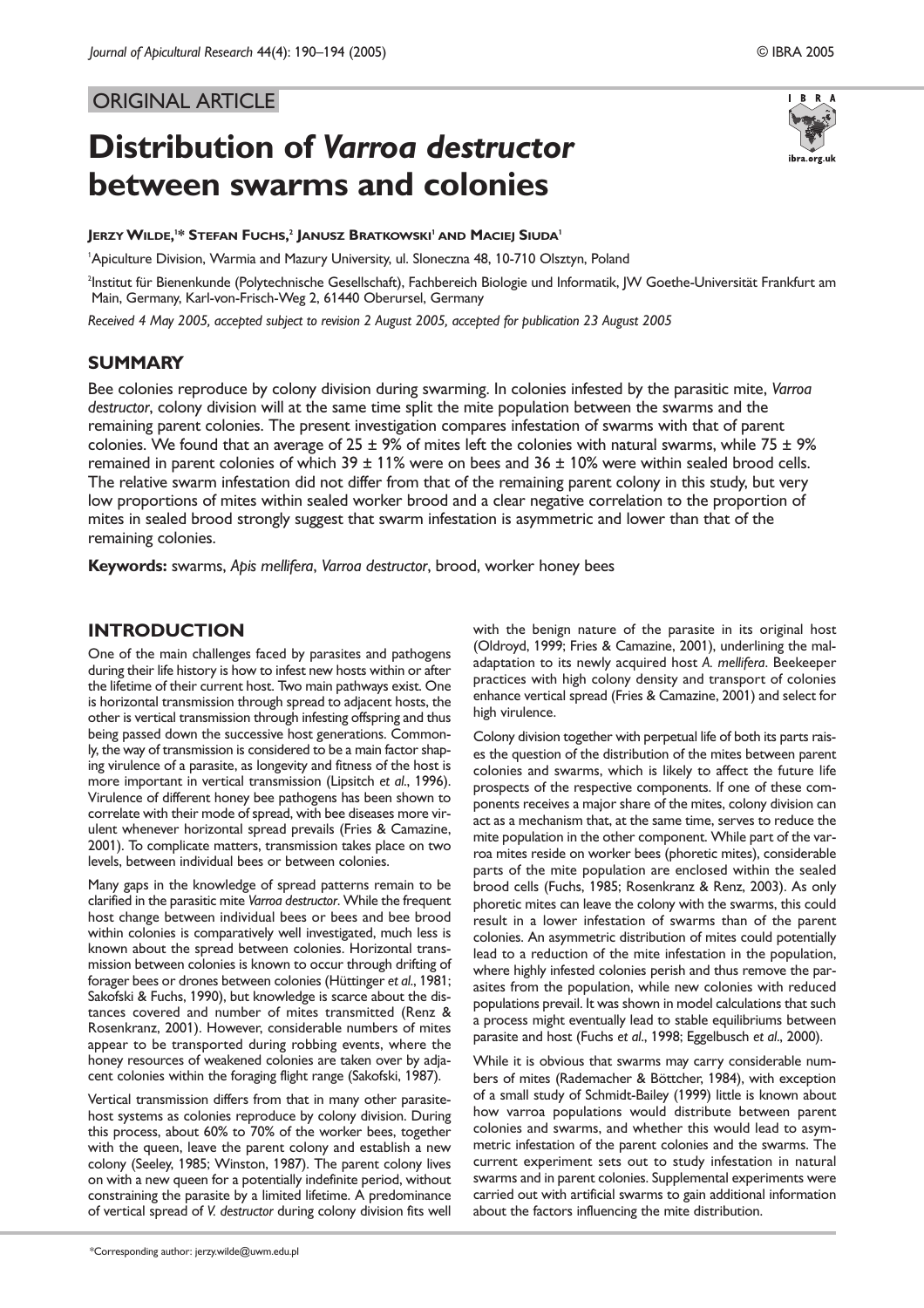## **MATERIALS AND METHODS**

The experiment was conducted in the summer of 2001 and 2002 in the Apiculture Division of Warmia and Mazury University in Olsztyn, Poland. We chose 16 colonies of *Apis mellifera*, apparently ready to swarm (i.e. that had queen cups with larvae). The space within the hives was limited to increase swarming tendency. Colonies were observed daily from 3 June to 25 June between 08:00 h and 16:00 h to detect the incidence of swarms. Swarming colonies were recorded and swarms were followed until they settled down. Then, they were caught in swarm boxes equipped with a bottom mesh.

Bee numbers were determined by weighing empty and filled boxes, and by weighing and counting a subsample of at least 100 worker bees. Varroa numbers were determined from a sticky sheet placed under the boxes. Fumigation by burning one tablet of Apivarol® containing 12.5 mg Amitraz® . Fumigation lasted over a period of 20 min after placing the box with bees into a larger box and closed hermetically. Mites which fell down after transportation and within 24 h after fumigation were counted. Bee infestation was calculated as number of mites per bee.

In the evening of the swarming day, after cessation of bee flight, bees in parent colonies were brushed off the combs into swarm boxes, and bees as well as mites were counted as above. Combs were evaluated for open and sealed brood area, which was determined by measuring the axes of the elliptic brood areas (empty brood cells in ellipses were not excluded). The area covered by bee bread and honey was also determined, and the numbers of open or sealed queen cells were counted. Open and sealed worker cells, cells filled with honey or pollen, and sealed drone cells were calculated from the measured comb areas, assuming four worker cells/cm $^2$  and three drone cells/cm $^2$ .

Brood combs from different hives were placed in separate boxes in a room kept at 35 °C and 75% RH to incubate the sealed brood. Combs remained there over a period of 14 days. Mites were counted on sticky papers placed under the boxes over the period of incubation and after fumigation at the end of this period. After this period cells were inspected for presence of adult varroa mites. Letting the mites hatch naturally is considered to be a more appropriate measure of parent colony infestation before the start of the brood production from the new queen than opening of the sealed cells shortly after swarming.

Colonies which had not swarmed by 25 June were divided artificially, simulating natural swarming. Between 8 July and 13 July, during conditions of good bee flight weather, all bees were shaken off the combs on a platform that was placed 5 cm away from the hive entrance to ensure a separation of bees. The old queen was confined in a cage under the platform. By evening, some of the bees had clustered around the queen under the platform, while others flew back to the hive. Numbers of bees and mites as well as other colony parameters were determined in an identical manner as in the naturally swarming colonies. Data were analysed by non-parametric statistics (Mann-Whitney U test, Wilcoxon matched pair rank test, Spearman's rank correlation). Calculations of proportions were calculated as means of the respective proportions for individual colonies.

### **RESULTS**

Of the 16 colonies, eight issued natural swarms. One of these swarms contained only 1600 bees and no sealed queen cells were found in the parent colony. It was considered atypical and was removed from the analysis. At the time of swarming, the undivided parent colonies contained an average and standard deviation of 33149  $\pm$  7765 bees. The average numbers of cells containing open brood cells, sealed worker or drone brood cells, cells containing pollen and honey, and sealed queen cells are given in table 1. All seven colonies contained sealed queen cells. Before swarming, parent colonies contained  $361 \pm 504$  mites (sum of all mites). An average proportion of  $36 \pm 10\%$  of the

| <b>Colony composition</b><br>$19440 \pm 7307$<br>13709 ± 5899<br><b>Bees</b><br>$2073 \pm 2171$<br>Open brood cells<br>Sealed worker cells<br>7397 ± 5244<br>Sealed drone cells<br>$1322 \pm 1008$<br>Total sealed cells<br>$9875 \pm 5950$<br>$4714 \pm 1865$<br>Cells with pollen |
|-------------------------------------------------------------------------------------------------------------------------------------------------------------------------------------------------------------------------------------------------------------------------------------|
|                                                                                                                                                                                                                                                                                     |
|                                                                                                                                                                                                                                                                                     |
|                                                                                                                                                                                                                                                                                     |
|                                                                                                                                                                                                                                                                                     |
|                                                                                                                                                                                                                                                                                     |
|                                                                                                                                                                                                                                                                                     |
|                                                                                                                                                                                                                                                                                     |
| $8549 \pm 2857$<br>Cells with honey                                                                                                                                                                                                                                                 |
| Queen cells<br>$15.1 \pm 4.5$                                                                                                                                                                                                                                                       |
| Mite numbers                                                                                                                                                                                                                                                                        |
| $171 \pm 249$<br>$72 \pm 81$<br>On bees                                                                                                                                                                                                                                             |
| In sealed brood cells<br>$118 \pm 185$                                                                                                                                                                                                                                              |
| <b>Infestation</b>                                                                                                                                                                                                                                                                  |
| $0.0075 \pm 0.0098$<br>$0.0093 + 0.0149$<br>Mites per bee                                                                                                                                                                                                                           |
| $0.0143 \pm 0.0169$<br>Mites per sealed brood cell                                                                                                                                                                                                                                  |
| <b>Mite distribution</b>                                                                                                                                                                                                                                                            |
| % on bees<br>$39 \pm 11$<br>$25 \pm 9$                                                                                                                                                                                                                                              |
| % in sealed brood cells<br>$36 \pm 10$                                                                                                                                                                                                                                              |

**TABLE 1. Characteristics of seven honey bee colonies that issued natural swarms. Measurements are taken from the remaining parent colonies and from the swarms. Values give means and standard deviations.**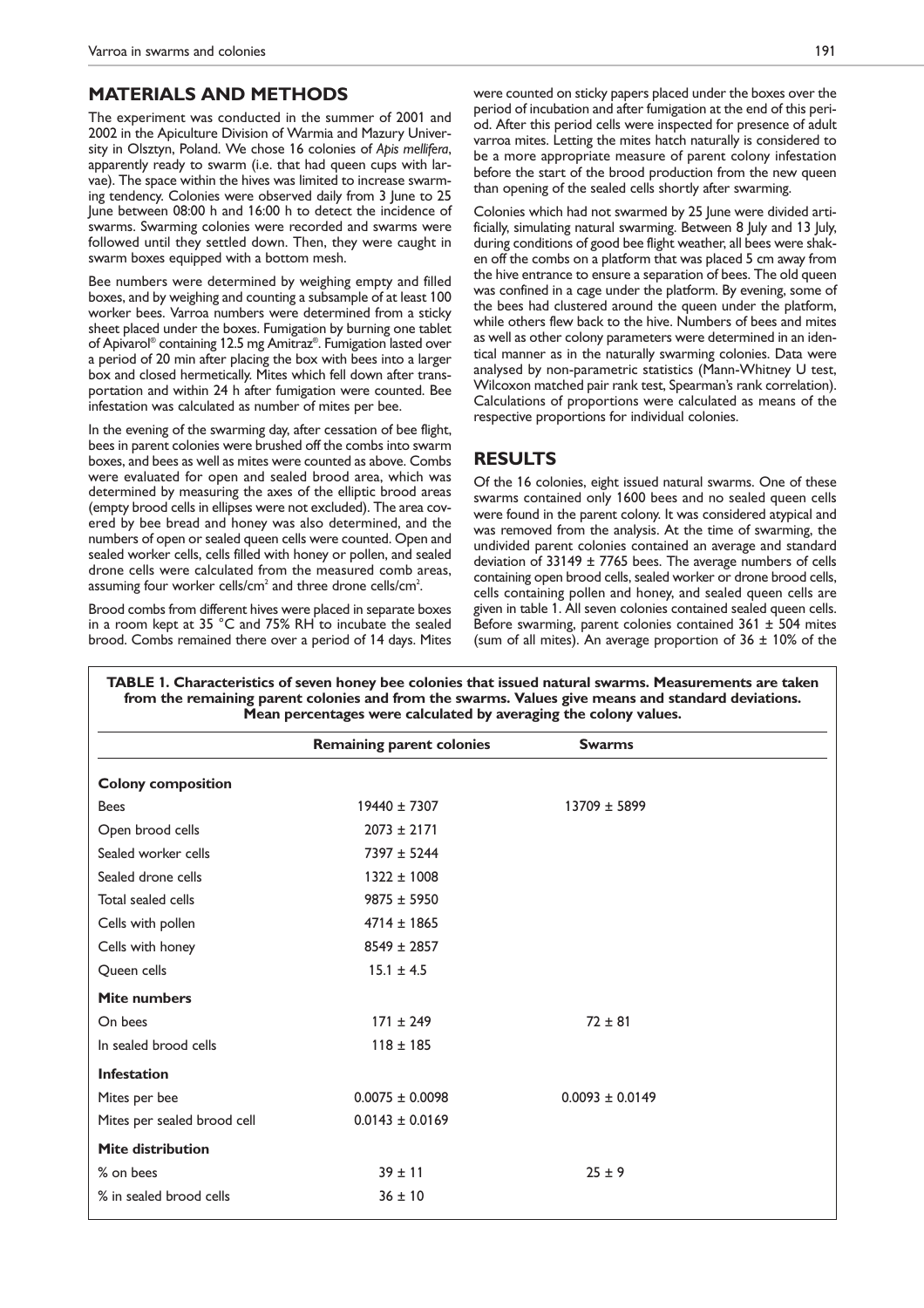|                             | <b>Remaining parent colonies</b> | <b>Swarms</b>       |
|-----------------------------|----------------------------------|---------------------|
| <b>Colony composition</b>   |                                  |                     |
| <b>Bees</b>                 | $15903 \pm 6867$                 | $18439 \pm 4681$    |
| Open brood cells            | $7973 \pm 1331$                  |                     |
| Sealed worker cells         | $9410 \pm 2915$                  |                     |
| Sealed drone cells          | $745 \pm 597$                    |                     |
| Total sealed cells          | $10154 \pm 3176$                 |                     |
| Cells with pollen           | $3982 \pm 2991$                  |                     |
| Cells with honey            | $12629 \pm 5651$                 |                     |
| Queen cells                 | $1.1 \pm 0.9$                    |                     |
| <b>Mite numbers</b>         |                                  |                     |
| On bees                     | $60 \pm 30$                      | $255 \pm 267$       |
| In sealed brood cells       | $355 \pm 518$                    |                     |
| <b>Infestation</b>          |                                  |                     |
| Mites per bee               | $0.0044 \pm 0.0030$              | $0.0107 \pm 0.0092$ |
| Mites per sealed brood cell | $0.0314 \pm 0.0344$              |                     |
| <b>Mite distribution</b>    |                                  |                     |
| % on bees                   | $15 \pm 6$                       | $36 \pm 11$         |
| % in sealed brood cells     | $49 \pm 12$                      |                     |

#### **TABLE 2. Characteristics of eight, artificially swarmed honey bee colonies. Measurements are taken from the remaining parent colonies and from the swarms. Values give means and standard deviations. Mean percentages were calculated by averaging the colony values.**

mites was in the sealed brood cells. This proportion showed a high correlation with the number of sealed worker cells (*r* = 0.85, *P* = 0.015) while the correlation with the number of sealed drone cells, though also high (*r* = 0.50, *P* = 0.25), was not significant.

The swarms comprised an average of  $42 \pm 17\%$  of the bees, calculated as the means of the individual colonies proportions (fig. 1a). This percentage did not correlate with either the total number of bees in the parent colonies before swarming, or with the amount of open or sealed brood cells, or the sum of these. Relative swarm size, calculated as the percentage of bees in swarms of the sum of all bees and sealed brood cells, was 31.6 ± 12.3%. An average of  $25 \pm 9\%$  of mites left the colonies with the swarms (fig. 1b; table I). This percentage did not correlate with the amount of brood cells, neither with the numbers of open nor sealed brood cells, nor the sum of these. Also it did not correlate with the ratio between sealed brood cells and bees before swarming. The percentage of mites leaving with swarms also did not correlate with the relative swarm sizes. However, a negative correlation between the percentage of mites in swarms and the percentage of mites in the brood was almost significant (*r* = – 0.71, *P* = 0.07), while no significant correlation was found with the percentage of mites on worker bees remaining in parent colonies. Infestation of bees in the swarms was on average about 1.28-fold higher than that of the bees in parent colonies after swarming, though this difference was not significant (Wilcoxon matched pair rank test).

The eight colonies that were artificially divided contained 34341 ± 6292 bees before division. Five colonies had one or two unsealed queen cells. The average numbers of cells containing open brood cells, sealed worker or drone brood cells, cells containing pollen and honey, and sealed queen cells are given in table 2. Colony characteristics did not differ significantly between naturally swarming and artificially divided colonies, except that the amount of open brood cells was higher and the number of sealed queen cells was lower in the non-swarming colonies(*P* < 0.001,

Mann-Whitney U Test). Before artificial swarming, colonies contained 640  $\pm$  793 mites, 51  $\pm$  12% of which were on the bees and 49 ± 12% were in the sealed brood cells. The percentage of mites in brood cells did not correlate with the number of sealed brood cells.

Artificial swarms contained  $55 \pm 14\%$  of the bees (fig. 1c), and this percentage again did not correlate with the number of bees in the parent colony before swarming or the amount of sealed and open brood. Swarms contained  $36 \pm 11\%$  of the mites (fig. 1d; table 2), this proportion showed no significant relationship to most colony traits as tested above for naturally swarming colonies. In particular, it did not correlate with the percentage of mites on worker bees remaining in the parent colonies. However, a significant negative correlation was found between the percentage of mites in swarms and the percentage of mites in the sealed brood  $(r = -0.91, P = 0.002)$ , and an almost significant positive correlation to the relative swarm size (*r* = 0.66, *P* = 0.07). Infestation of the bees in the swarms was on average 2.28-fold higher than that of the bees in parent colonies, which was a significant difference (*P* = 0.012, Wilcoxon matched pair rank test).

## **DISCUSSION**

Although colonies contained over 30 000 workers and a normal amount of pollen and brood stores, only seven of them issued natural swarms. While numbers of bees or sealed brood cells did not differ between swarming and non-swarming colonies, the amount of open brood was considerably higher in the non-swarming colonies. This is likely to be due to cessation of egg-laying in the queen in the swarming colonies. In particular, all of the swarming colonies, except the one excluded by untypical small size, contained sealed queen cells, which was not the case in the non-swarming ones. Although the artificial swarming procedure is not a perfect simulation of natural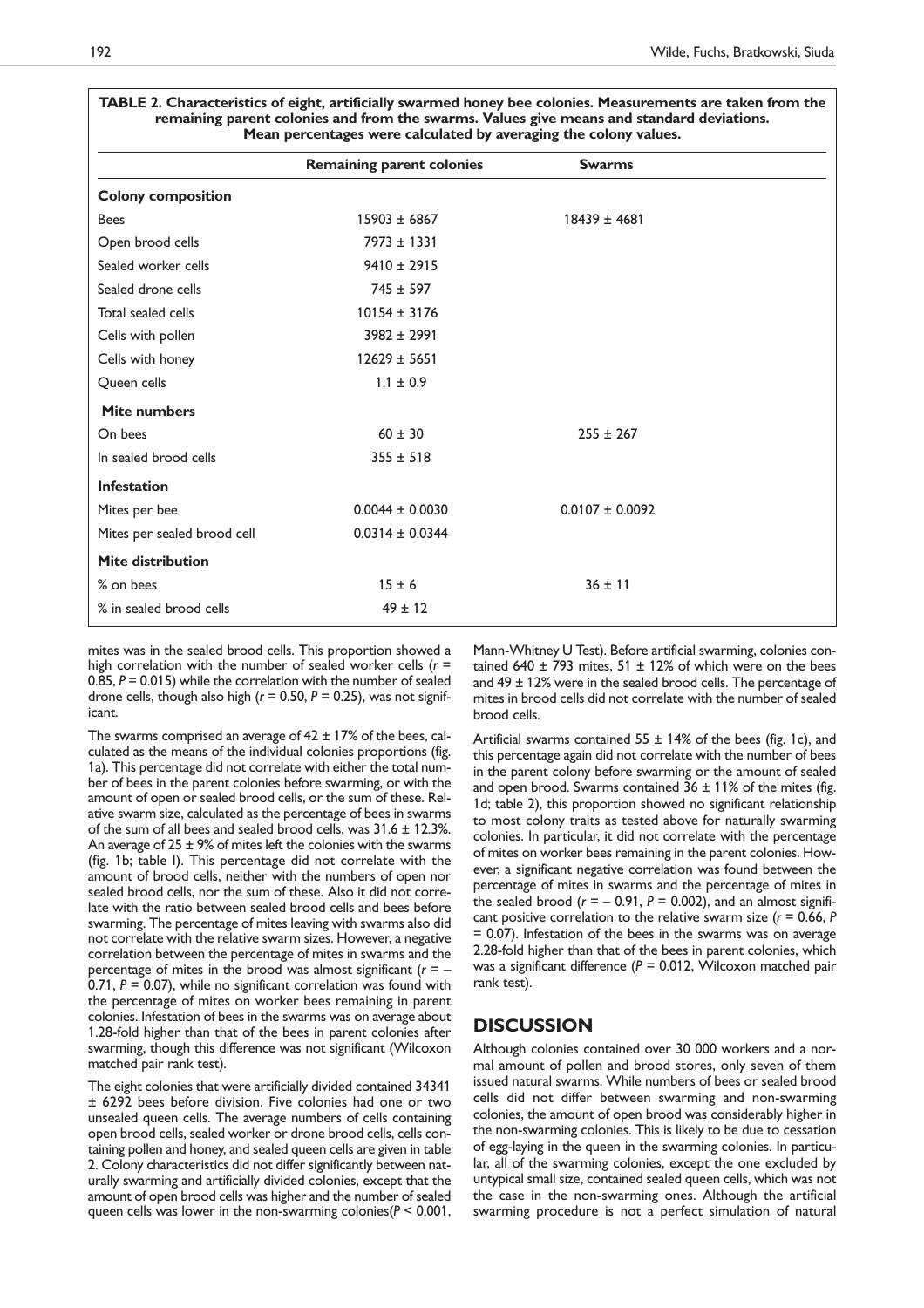

FIG. 1. Proportions of worker bees in remaining colonies, sealed brood cells and worker bees in swarms (a and c), and of Varroa destructor in these parts (b and d) for naturally swarming or artificially swarmed colonies, respectively. Numbers in the charts indicate proportions in percentage.

swarming, data are useful for additional insight into the splitting of the mite population between colony components.

Less than half (42%) of the bees left the colonies with the natural swarms, which is below the range of 60% to 70% given by Winston (1987) and Seeley (1987) for the size of prime swarms. Within the small sample size, no striking relations of swarm sizes to colony parameters were apparent. Only a minor proportion of one-fourth of the mite population left the colonies together with the swarms. Again, data were too few to prove the relationship of this proportion to colony parameters. However, a trend in the data indicates an inverse relationship between the percentage of mites which left with the swarms and the percentage of mites present in sealed brood. This underlines that sealed brood is a reservoir for mites closing them away from the population splitting during swarming process, and is additionally supported by the highly significant negative relation  $(r = -0.91)$ in the experiment with artificial swarming.

The most interesting point is whether infestation would differentiate between swarms and the parent colonies. Though the mean swarm infestation rate did not differ statistically from that of bees left in the parent colonies, it is important to also consider the mites left in the brood of the parent colony. After emergence of bees from the sealed brood, thus freeing the mites enclosed in the brood, bee infestation would increase. By calculating the resulting bee infestation (number of mites on bees and within brood divided by bees and sealed brood cells, average 0.0094), infestation of all colony bees would be by on average 5% higher than that of swarm bees, which is again not significant. In the artificial swarms, mean infestation rate was about twice that of the workers remaining in parent colonies. The apparent reason for this is that in these experiments artificial swarms are likely to contain mostly young hive bees, while forager bees would return to the old colony. *V. destructor* are known to have a marked preference for hive bees (Kraus *et al*., 1986). This also might explain the somewhat higher infestation in natural swarm bees compared to the parent hive bees, as swarms are known to contain also proportionally more young bees (Winston, 1987).

Although the data of our experiments did not show a marked difference between the infestation of the parent colonies and the natural swarms, results nevertheless are consistent with the suggestion that swarm infestation is likely to be rather lower than the infestation of parent colonies. In the current experiment, out of the total mite population only a comparatively small fraction, about one-third, of the mites was found in sealed brood cells. This is partly an effect of the small proportion of sealed brood to bees (0.29:1) in this study, which is markedly lower than the ratio given by Rosenkranz & Renz (2003) during the main season (0.6:1 to 1.5:1), or by Winston (1979, 0.55:1) in colonies of Africanized bees at the time of primary swarms. The difference is even more marked, as in our experiment brood was allowed to hatch, increasing the amount of offspring. In addition, in the current experiment cell infestation relative to that of the bees was particularly low (2.2:1) in comparison to other studies (3.7:1 Fuchs, 1985; 2.9:1 Woyke, 1987b; 5.1:1 Woyke, 1987c; 3.55:1 Berg, unpublished data), but higher than 0.78 :1 in subtropical conditions in south Vietnam (Woyke, 1987a). As a result, on average only 36% of the mites were in sealed brood cells, which contrasts to proportions reported in the literature (51% Fuchs, 1985; 69% Hoffmann, 1996; 60% Calis *et al*., 1999; 58%- 91% Rosenkranz & Renz, 2003). A marked sensitivity of swarm infestation to the percentage of mites in sealed brood cells was apparent from this study, and particularly clear in the experiment with artificial swarms, where infestation of parent colonies was significantly lower than that of the artificial swarms in spite of an exaggerated swarm bee infestation due to prevalence of young workers in the artificial swarms. Without the very low proportion of mites in sealed brood in the naturally swarming colonies, swarm infestation would have been distinctly lower than that of the remaining parent colonies after emergence of the sealed brood. This conclusion is also supported by results on five swarms obtained by Schmidt-Bailey (1999), where swarm infestation was half that of the remaining colony after emerging of the brood.

The distribution of *V. destructor* between colonies and swarms thus appears to be influenced mainly by the proportion of the mite population enclosed in sealed cells, which depends on the amount of cells present at the time of swarming, as well as the rate of brood infestation relative to that of the workers. Other factors such as a prevalence of the mites for young hive bees, which might increase the numbers of mites leaving with the swarm, or size of the swarms were of minor impact and not significant in his study.

#### **Acknowledgements**

We would like to thank Prof. Dr | Woyke for help in editing this paper, and Anna Klos and Magdalena Popik for technical assistance in this project.